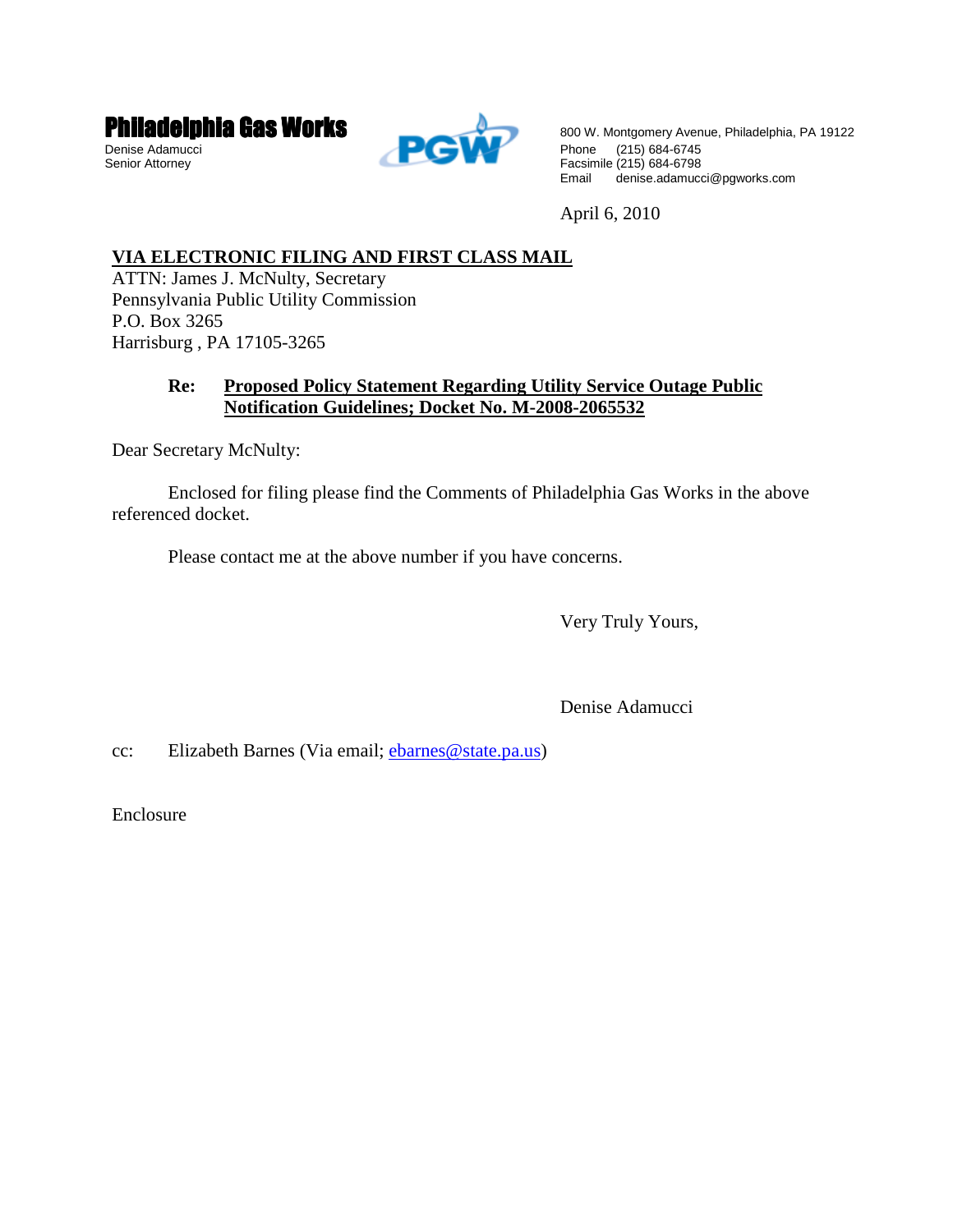# **BEFORE THE PENNSYLVANIA UTILITY COMMISSION**

| <b>Proposed Policy Statement Regarding</b> |  |
|--------------------------------------------|--|
| <b>Utility Service Outage Public</b>       |  |
| <b>Notification Guidelines</b>             |  |
|                                            |  |

**No. M-2008-2065532** 

#### **COMMENTS OF PHILADELPHIA GAS WORKS**

 **\_\_\_\_\_\_\_\_\_\_\_\_\_\_\_\_\_\_\_\_\_\_\_\_\_\_\_\_\_\_\_\_\_\_\_\_\_\_\_\_\_\_\_\_\_\_\_** 

 **\_\_\_\_\_\_\_\_\_\_\_\_\_\_\_\_\_\_\_\_\_\_\_\_\_\_\_\_\_\_\_\_\_\_\_\_\_\_\_\_\_\_\_\_\_\_\_** 

### **I. INTRODUCTION**

Philadelphia Gas Works ("PGW") respectfully submits these Comments to the Pennsylvania Public Utility Commission ("Commission") in response to the Proposed Policy Statement Regarding Utility Service Outage Notification Guidelines ("PS") published in the Pennsylvania Bulletin on March 6, 2010 (40 Pa.B. 1210). The purpose of the PS is to help ensure that actual, timely notice to customers is provided by electric distribution companies whenever any event disrupts service or potentially endangers public safety. The Commission has also invited comment on whether the PS should apply to natural gas companies. While PGW offers suggestions and feedback on some of the proposals set forth in the PS, it does so without waiving its rights to assert that a proposed policy is a violation of law. PGW appreciates this opportunity to provide the Commission with its comments.

# **II. COMMENTS**

#### (a) § 69.1901 and 1902

PGW respectfully submits that it is not necessary to include gas utilities in the scope of the PS. Larger scale or recurrent gas outages have not been a problem. Thus the burdens of some of these new requirements, including but not limited to potential monetary burdens, do not match a corresponding need of natural gas customers. In addition, PGW has trained a significant

1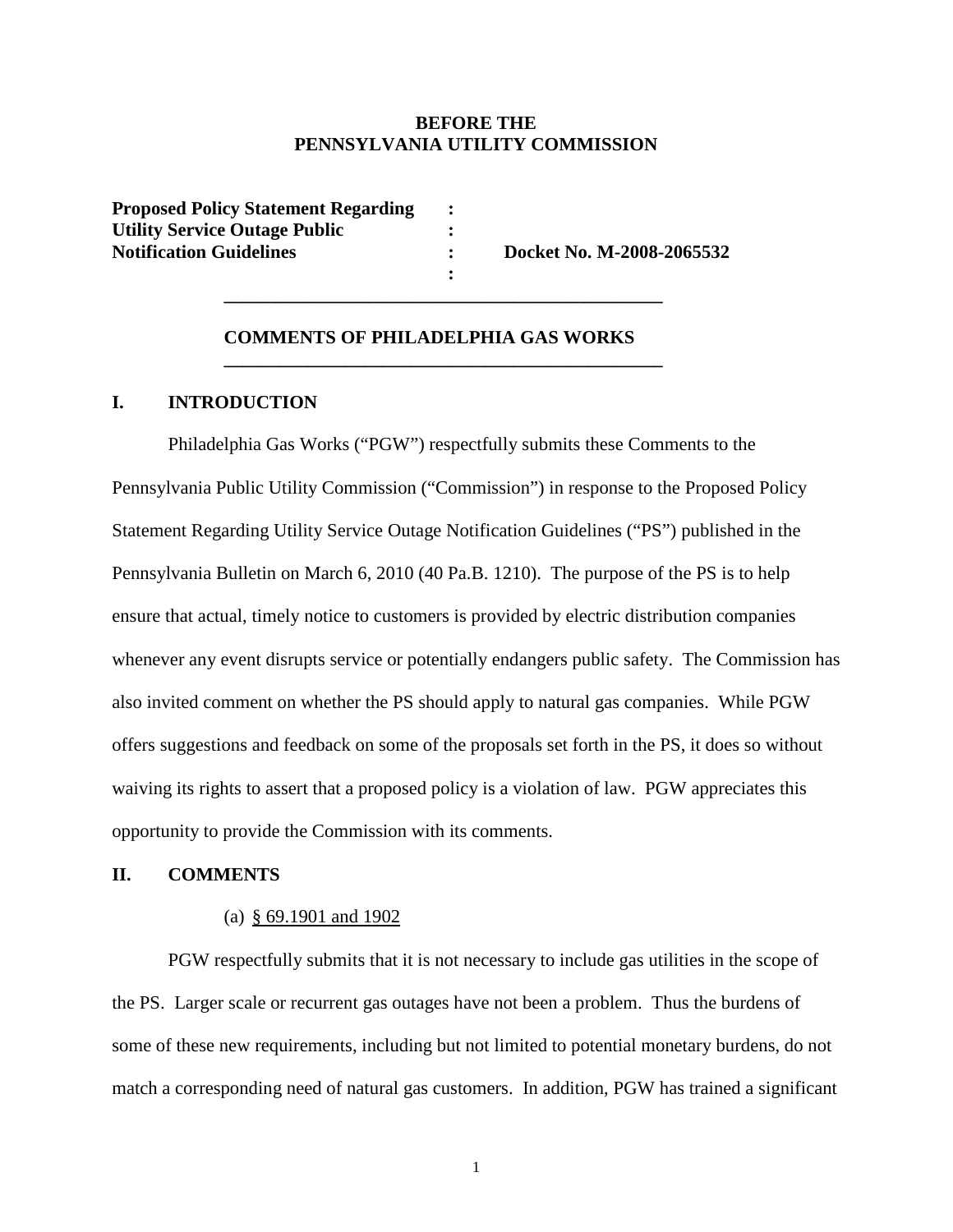number of its supervisors, managers, and executives in the principles of the National Incident Management System (NIMS) (including management employees to the level of ICS-400) and would utilize the NIMS Incident Command System (ICS) when managing a widespread service outage/interruption.

Assuming gas utilities are included in the scope of this PS, PGW comments as follows. In accordance with ICS, PGW's communication methods would differ depending on the type and severity of an interruption – for this reason all of the acceptable methods of notification under this PS should be utilized at the discretion of the utility. Further, PGW believes it is essential that public notifications be somewhat limited until sufficient information has been gathered by the utility, in order to ensure that incorrect information is not reported to the media or customers.

#### (b)  $§ 69.1902(a)(1)$

While PGW agrees that media updates should be provided throughout the duration of an event (depending on its severity), instead of a fixed schedule of updating the utility should provide updates when it obtains new, material information.

### (c)  $\frac{8}{9.1902(a)(2)}$

PGW does not have the current systems or capability to report interruptions on a number of customer basis. For example, in the event of an outage in a low pressure system area, PGW would only have knowledge of the area affected and an estimated number of customers affected. In addition, given that gas interruptions are generally smaller in scale it is likely more manageable and beneficial for the utility to provide personalized updates to customers who call by phone. Absent a larger scale, longer term outage, customers may prefer to call PGW and obtain such information by phone communications.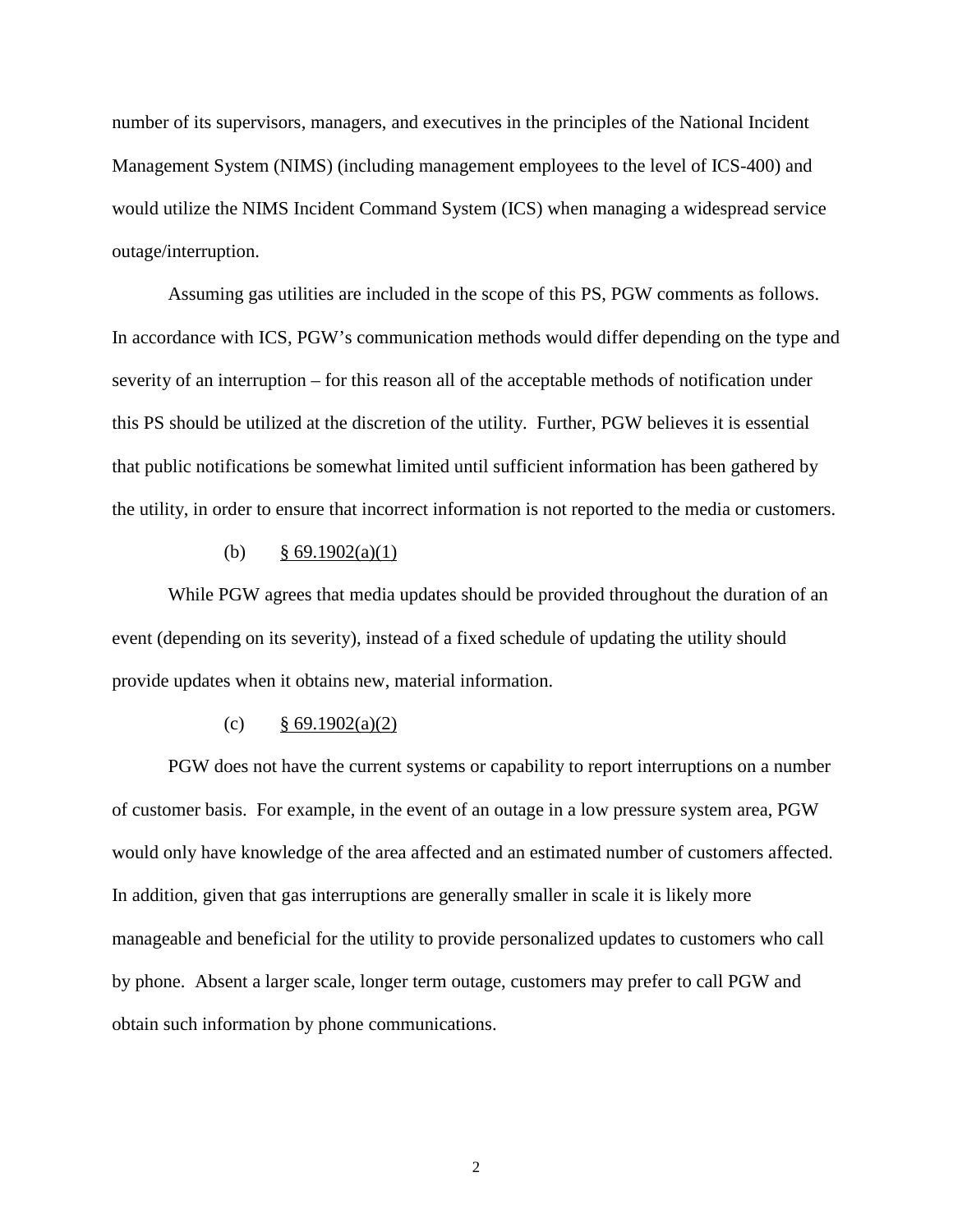#### (d)  $§ 69.1902(a)(3)$  and (5)

PGW does not have an automated outbound dialer system or email/text messaging notification system which could be utilized in the manner proposed in these subsections. Given that larger scale outages would be unusual for PGW, PGW does not believe that incurring the costs of purchasing such systems would be prudent.

#### (e)  $\frac{8}{9}$  69.1902(a)(4)

In the context of the PS, PGW believes that doorknob fliers are generally not as effective or practical as other methods of communication, particularly given the time required for printing flyers and dissemination (in a situation which may be rapidly changing).

#### (f)  $§ 69.1902(c)(2)$

While PGW would provide information to customer service representatives and others who are likely to come in contact with the public during a larger scale outage, PGW submits that it should not provide linepersons with information designed for public communication and distribution. Such workers' focus must remain on remedying the outage on a timely basis. Additionally, it could be unsafe for linepersons to engage in communications with consumers and the media while working on an outage. In accordance with NIMS and ICS, Public Information Officers (as defined under ICS) would be established. Customers and media on the street should be referred to such persons.

3